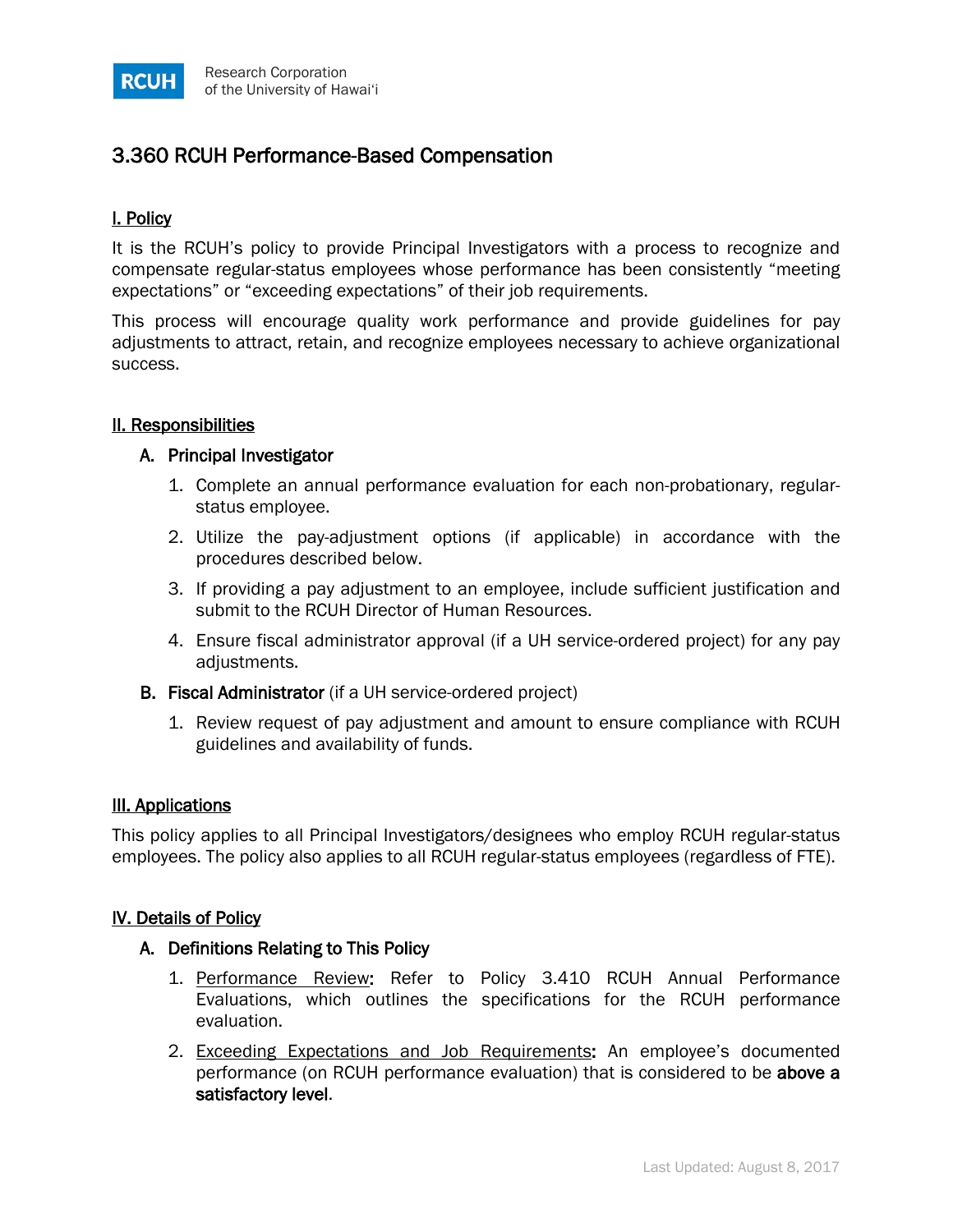- 3. Meets Expectations and Job Requirements: An employee's documented performance (on RCUH performance evaluation) that is considered to be at least at a satisfactory level.
- 4. Merit Increase Adjustment: Salary adjustment consistent with RCUH meritincrease guidelines provided to an employee who has consistently exceeded the expectations and requirements for at least six (6) months during the rating period. Also includes merit- or performance-based one-time or periodic payments.
- 5. Other Pay Adjustments: These may include pay adjustments outside of the annual general/merit adjustments. These include reclassifications, re-pricing actions, performance-based awards, labor market pay adjustments, etc.
- 6. General Salary Adjustment Schedule: General salary adjustments are applicable only to regular-status employees. This schedule may be a composite rate for all job classifications or specific classification group rates to mirror State of Hawai'i or University rate increases. The RCUH may authorize multiple adjustment schedules to meet specific project requirements. The general salary adjustment may also include changes to the RCUH salary schedule.
- 7. Salary Range: All RCUH regular-status positions are classified and priced into either a non-exempt or an exempt salary range. There are no "step increments." These ranges have a minimum, midpoint, and maximum. RCUH prices its classification between the minimum and maximum of a salary or pay range.
- **B. Salary Ranges** The following are guidelines on setting the initial compensation rate at the time of the employee's hire into a new job:
	- 1. Minimum of Salary Range: Entry pay rate for individuals who meet the minimum qualifications of the job classification. No employee will be allowed to be paid below the minimum of his/her job's salary range.
	- 2. Midpoint of Salary Range: Control point of the salary range. The salary or pay range's midpoint is the most that can be offered to a new hire without requiring a justification and approval from the RCUH. Midpoint to maximum salaries are usually for long-term employees or for unusual labor-market considerations.
	- 3. Maximum of Salary Range: Maximum level of compensation for the job classification. No employee will be allowed to be paid above the maximum of his/her job's salary range.

## C. Types of Salary Adjustments

- 1. General Salary Adjustment: Regular-status employees may receive a "general salary adjustment" (as established by the RCUH) if their performance evaluation indicates they are meeting expectations of the job requirements (i.e., satisfactory performance).
- 2. Merit Increase Adjustment: Regular-status employees will be eligible to receive an additional "merit-increase adjustment" commensurate with work performance exceeding expectations and job requirements (i.e., above satisfactory performance).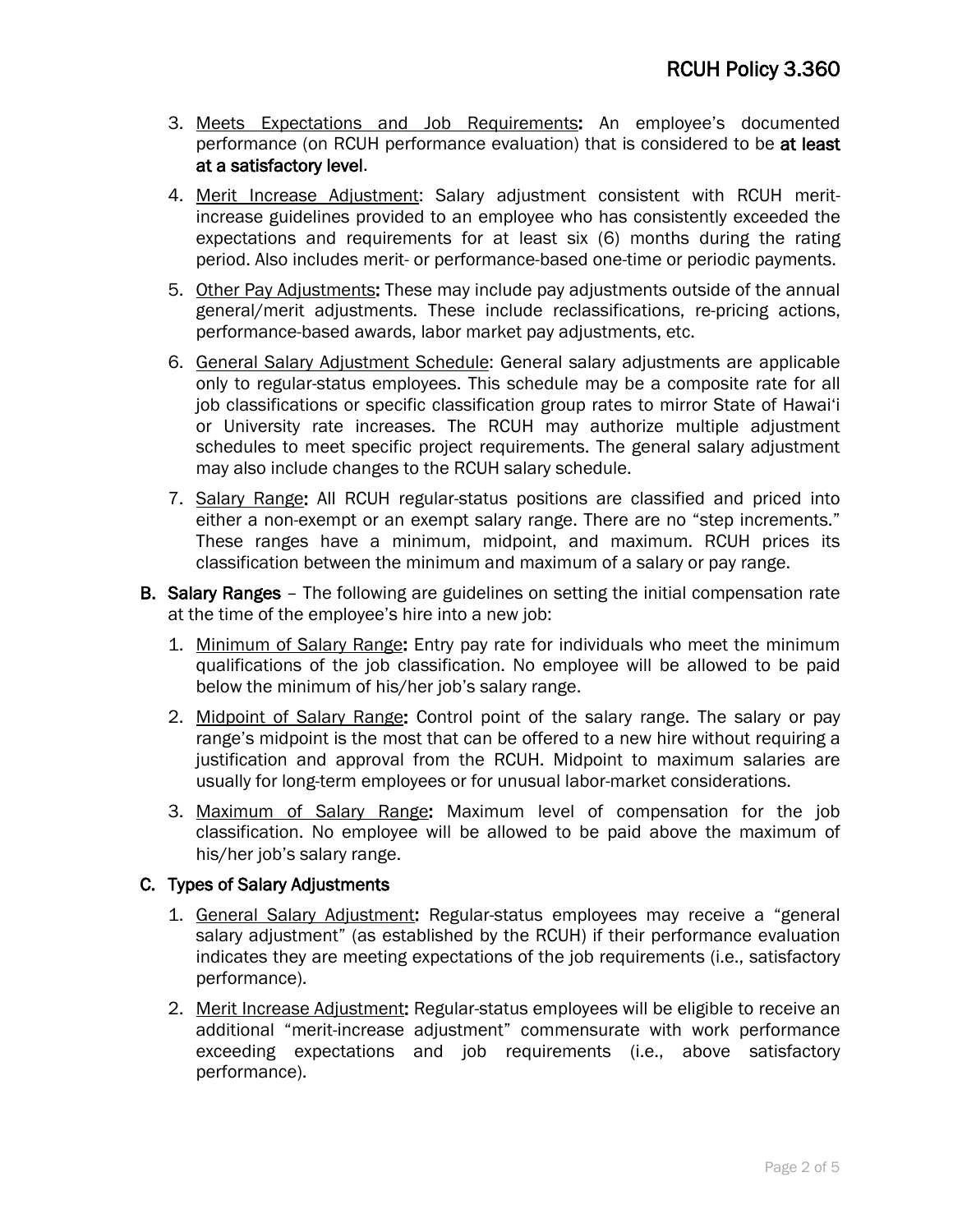- 3. Salary Range Adjustment: Adjustments to the salary schedule (minimum, midpoint, and maximum). All regular-status employees must be paid within their respective job's pay range.
- 4. Reclassification/Re-Pricing Adjustment: Adjustments to a new pay range of a reclassified/re-priced job. Salary adjustments generally may range from the new minimum of the pay range or up to an 8% adjustment (whichever is higher).
- 5. Market- or Performance-Based Adjustment: Adjustments to meet specific labormarket recruitment/retention requirements or other performance-based compensation awards.

## D. Administrative Requirements

- 1. An Annual Performance Evaluation Form Is Required: All regular-status, nonprobationary employees must receive a Performance Evaluation Form (Short Form or Scored Rating Long Form) annually during the approved salaryadjustment schedule approved by the RCUH Board of Directors. A Performance Evaluation Form (Short Form or Scored Rating Long Form) must be completed to justify any salary adjustment.
- 2. Other Salary Adjustments Are Subject to RCUH Approval: As necessary, the RCUH may authorize specific salary adjustments to meet specific labor-market recruitment/retention matters. The RCUH may authorize other performancebased payments (one-time or periodic) based on appropriate justifications. These compensation actions and appropriate justifications must be reviewed and approved by the RCUH Director of Human Resources.
- 3. Salary Adjustments Are Dependent on Availability of Funds: All salary adjustments are dependent upon the availability of funds and an employee's maintaining a minimum satisfactory level of performance.
- 4. Additional Justification Is Needed for Any Exceptions to This Policy: Any exception to the guidelines presented in this policy will require additional justification as deemed necessary to comply with the provisions of this policy. The RCUH Director of Human Resources may reject any inappropriate recommendation and/or any not in compliance with the policy. All salary adjustments will be processed upon the completion of this review.

## E. Annual General Adjustments

- 1. General salary adjustments are contingent upon the maintenance of a minimum satisfactory work performance level, availability of funds, and completion of a Performance Evaluation Form (Short Form or Scored Rating Long Form).
- 2. RCUH will determine the amount of the general salary adjustment schedule. This schedule will be based on the University and state compensation plans, salary surveys, or other labor-market considerations.
- 3. Upon completion of the twelve (12)-month new hire probation period, and at the discretion of the Principal Investigator, an employee may be eligible for the general salary adjustment at the full percentage amount (established by RCUH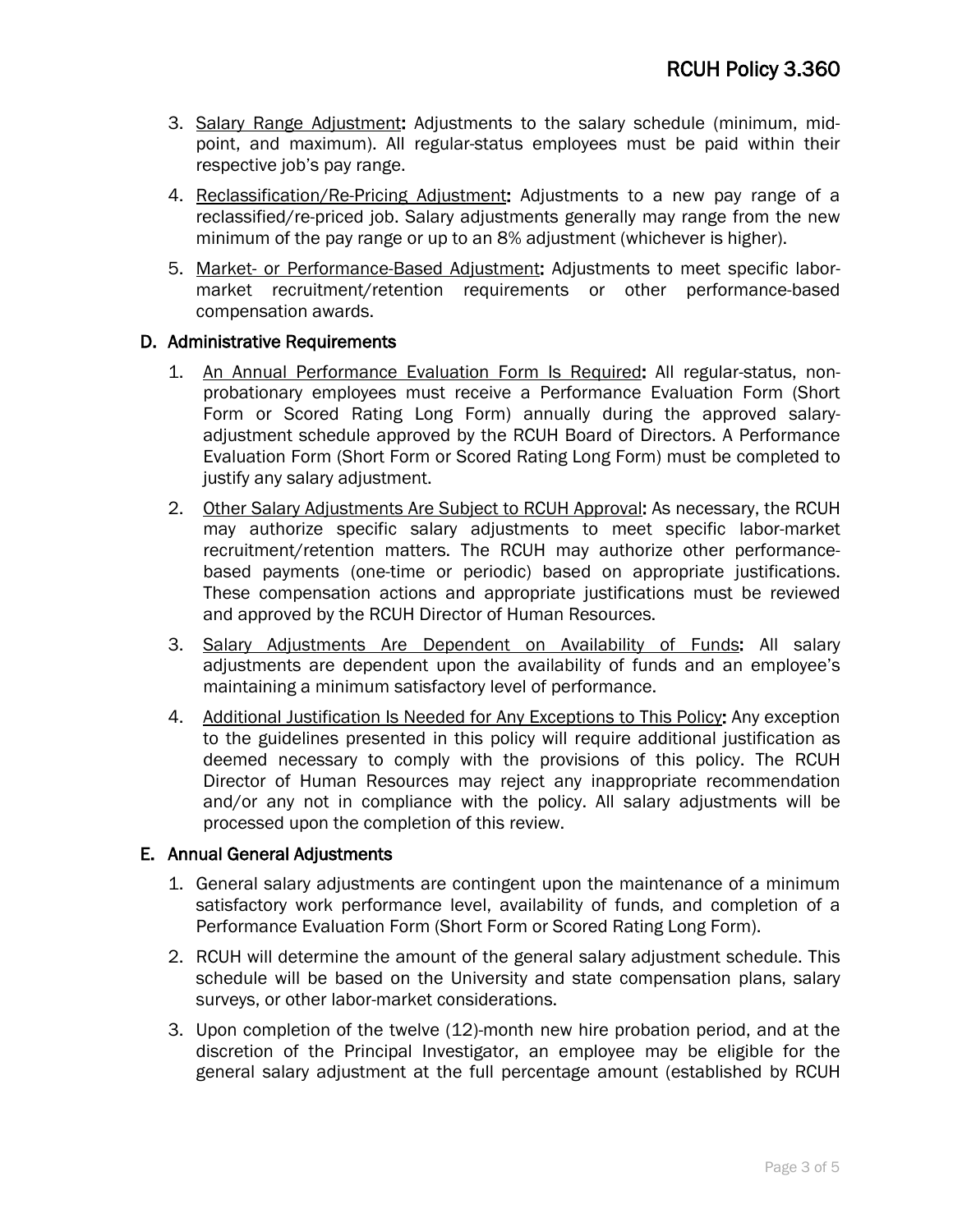policy), provided the employee's performance evaluation indicates he/she is meeting expectations of the job requirements (i.e., satisfactory performance).

#### F. Annual Merit Adjustments

- 1. Merit increase adjustments are contingent upon consistently the maintenance of an above-satisfactory work performance level for at least six (6) months during the rating period, availability of funds, and completion of a Performance Evaluation Form (Short Form or Scored Rating Long Form).
- 2. RCUH will determine the amount of the merit increase schedule. This schedule will be based on the University and State compensation plans, salary surveys, or other labor-market considerations.
- 3. Merit-increase adjustments may vary from employee to employee. These allow the Principal Investigator to utilize his/her salary budget to compensate employees who are performing above job expectations and requirements, thus contributing directly to the project's success.
- G. Other Pay Adjustments This policy also allows for periodic merit increases, equity pay adjustments, and other pay adjustments based on appropriate justifications to the RCUH Director of Human Resources.

## V. Procedures

- A. Principal Investigators Must Complete a Performance Evaluation Form Principal Investigators must complete a Performance Evaluation (Short Form or Scored Rating Long Form) for all regular-status, non-probationary employees by the applicable deadline. The Performance Evaluation Form must be completed to justify any salary adjustment. Non-compliance will result in no salary adjustments.
- B. All Salary Adjustments Are Subject to RCUH Review and Approval All salary adjustments must be documented on the RCUH Personnel Action Form and submitted to the RCUH Human Resources department for review and approval.
- C. Supporting Justification Must Be Provided for Other Pay Adjustments All other pay adjustments must be supported with appropriate documentation. All cases will be reviewed and authorized by the RCUH Human Resources department only if internal equity and equal opportunity considerations have been satisfied.
	- 1. Reclassification or Re-Pricing Actions: Will require a signed cover memo from the Principal Investigator explaining the proposed reclassification, a revised job description (electronic version in Word format with Track Changes), and the employee's updated resume/CV.
	- 2. Labor Market Recruitment/Retention Adjustments: Will require a memo providing sufficient justification and corresponding market data.
	- 3. Performance-Based Awards: Will require a memo providing sufficient justification for such an adjustment.
- D. Pay Adjustment Requests Must Be Submitted to RCUH Human Resources All requests for pay adjustments will be submitted to and approved by the RCUH Director